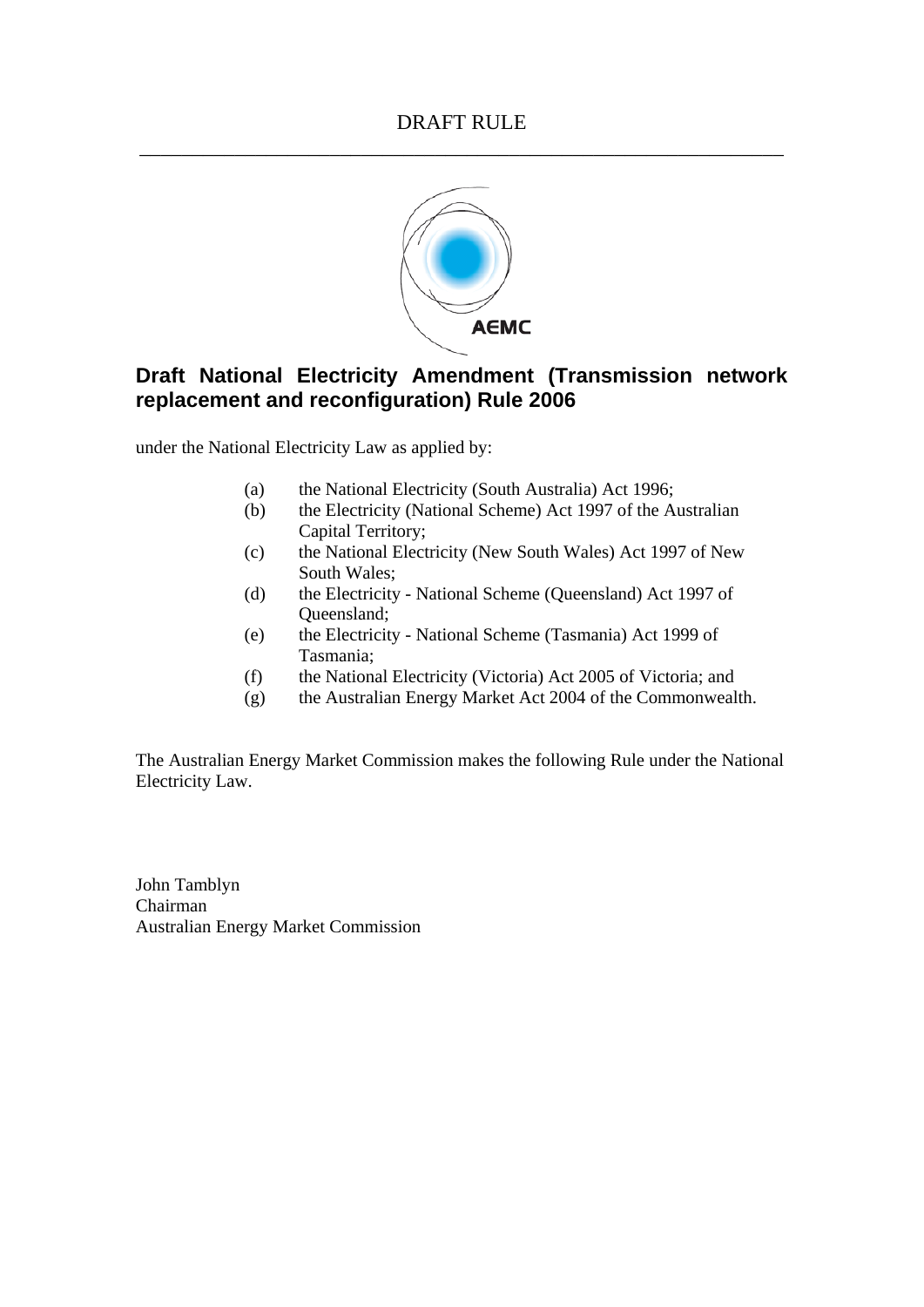# **Draft National Electricity Amendment (Transmission network replacement and reconfiguration) Rule 2006**

# **1. Title of Rule**

This Rule is the *Draft National Electricity Amendment (Transmission network replacement and reconfiguration) Rule 2006.* 

## **2. Commencement**

This Rule commences operation on [insert date].

# **3. Amendment of the National Electricity Rules**

The National Electricity Rules are amended as set out in Schedule 1.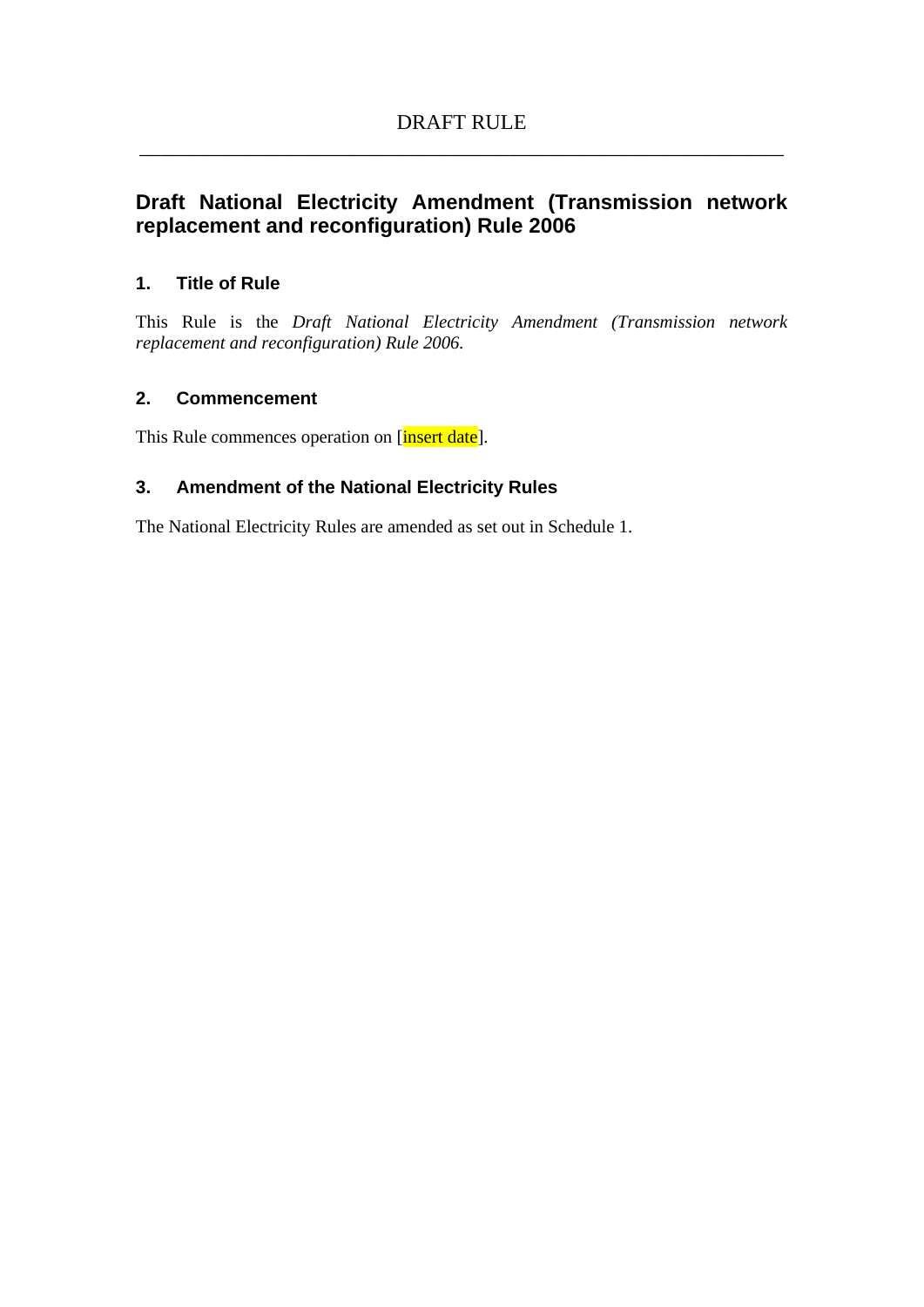#### **Schedule 1 Amendment of National Electricity Rules**

(Clause 3)

### **[1] Clause 5.6.2A Annual Planning Report**

In clause 5.6.2A(b)(4), after "*augmentations* to the *network*" insert "and proposed *new large transmission network assets*".

## **[2] Clause 5.6.2A**

In clause 5.6.2A(b)(4)(v), after "an *augmentation* to the *network*" insert "or a *new large transmission network asset,*".

# **[3] Chapter 10 Definition of "new large transmission network asset"**

In Chapter 10, omit the definition of "new large transmission network asset" and substitute:

#### **new large transmission network asset**

A *transmission* asset:

- (a) which is an *augmentation* and in relation to which the *Transmission Network Service Provider* has estimated it will be required to invest a total capitalised expenditure in excess of \$10 million, unless the *AER* publishes a requirement that a *new large transmission network asset* is to be distinguished from a *new small network asset* if it involves investment of a total capitalised expenditure in excess of another amount, or satisfaction of another criterion. Where such a specification has been made, an asset must require total capitalised expenditure in excess of that amount or satisfaction of those other criteria to be a *new large transmission network asset*; or
- (b) for which a *Transmission Network Service Provider* estimates an investment in excess of \$35 million of total capitalised expenditure is required.

#### **[4] Chapter 11 Savings and Transitional Rules**

After clause 11.4, insert: